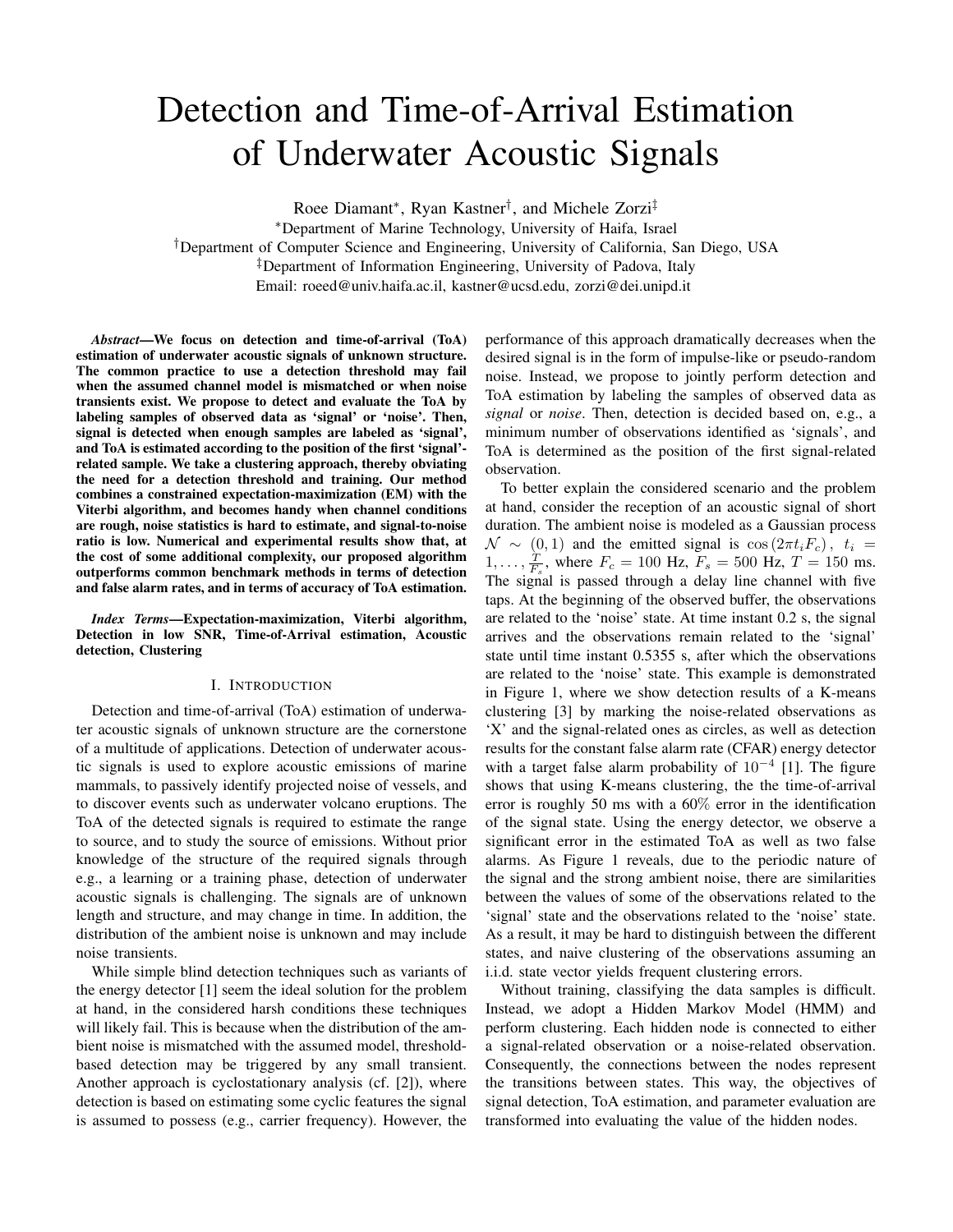

Fig. 1: Example of a signal to detect.

We propose a two step algorithm. In the first step, we use a constrained EM algorithm to calculate the statistical parameters of each state. These parameters are used to evaluate the prior probabilities of the observations and the posterior probabilities of the states. In the second step, we use the estimated statistical information to evaluate the state transition matrix and the observation emission probabilities, and to perform clustering using the Viterbi Algorithm (VA) for HMM. Considering the unknown distribution of both the signal and noise states, we allow model flexibility by using a general Gaussian mixture model. The result is a high-complexity detection scheme that does not assume knowledge of the signal, noise, or channel, and therefore does not use a detection threshold. Results from numerical simulations and a field experiment show that our algorithm outperforms benchmark techniques.

## II. SYSTEM MODEL

Our setting includes a vector of  $N$  observation samples,  $x$ . We assume the received observation samples are a mixture of two i.i.d. random processes. Specifically, each observation,  $x_i \in \mathbf{x}$ , is associated with a state m where  $m = 1$  represents the 'signal' type and  $m = 2$  reflects the 'noise' type. The two possible states are represented by hidden nodes to form a  $2 \times N$  trellis. The relations between the hidden nodes are expressed by a 2×2 transition matrix T whose  $t_{m,n}$  element is the transition probability from state  $m$  to state  $n$ . The emission probabilities of the observations are denoted as  $Pr(x_i | \omega_j)$ , where  $\omega_i$  is the set of distribution parameters of the *j*th state.

We consider a binary hypothesis model, where the received sample vector consists of 1) either noise and signal, or 2) noise only. This model renders the formation of consecutive observation sequences of unknown length, and sparse states are unlikely. Specifically, in case of hypothesis 1) there are a maximum of three consecutive groups in the order: 'noise',

'signal', and 'noise', while in case of hypothesis 2) there is only one group of 'noise'. Since the transition between states is rare, we expect  $t_{i,i}$  to be close to 1. However, since we do not assume to know the length of the signal,  $T$  remains unknown. Furthermore, the properties of the two states are also assumed unknown and hence  $Pr(x_i | \omega_j)$  is not given.

For the prior probabilities, we consider a mixture of distributions:

$$
p(\boldsymbol{x}|\boldsymbol{\theta}) = \prod_{i=1}^{N} \sum_{m=1}^{2} k_m p(x_i|\omega_m) , \qquad (1)
$$

where  $\boldsymbol{\theta} = [\omega_1, k_1, \omega_2, k_2], \omega_m$  are the parameters of the mth distribution, and  $k<sub>m</sub>$  is the probability of the mth distribution, with  $k_1 + k_2 = 1$ . We model the probability density function  $p(x_i | \omega_m)$  using the generalized Gaussian PDF [4],

$$
p(x_i|\omega_m) = \frac{\beta_m}{2\sigma_m \Gamma\left(\frac{1}{\beta_m}\right)} e^{-\left(\frac{|x_i - v_m|}{\sigma_m}\right)^{\beta_m}}
$$
(2)

with parameters  $\omega_m = [\beta_m, \nu_m, \sigma_m]$ . While common practice uses the normal Gaussian mixture model, (2) provides flexibility, where  $\beta_m = 1$ ,  $\beta_m = 2$ , and  $\beta_m \rightarrow \infty$  correspond to the Laplace, Gaussian, and uniform distributions, respectively.

We assume that the desired signal changes rapidly in time, and that its variance can be upper bounded by a *sanity check* bound,  $T_{\sigma}$ , and lower bounded by the variance of the noise signal. Thus, denoting  $\varsigma_1, \varsigma_2$  as the respective variances of observations related to the two states, we have

$$
\varsigma_2 < \varsigma_1 < T_\sigma \,. \tag{3}
$$

Since, for the PDF (2),

$$
\varsigma_m = \left(\sigma_m\right)^2 \frac{\Gamma\left(\frac{3}{\beta_m}\right)}{\Gamma\left(\frac{1}{\beta_m}\right)}\,,\tag{4}
$$

and since by (4)  $\varsigma_m$  does not change much with  $\beta_m$ , constraint (3) can be modified into

$$
\sigma_2 < \sigma_1 < T_\sigma \sqrt{\frac{\Gamma\left(\frac{1}{\beta_1}\right)}{\Gamma\left(\frac{3}{\beta_1}\right)}}\,. \tag{5}
$$

#### III. LABELING OF SAMPLES

Our algorithm starts with an initialization phase to find an estimation for the set of distribution parameters,  $\boldsymbol{\theta}^0$ , and to pregroup observations seemingly related to the same state. Next, a constrained EM is performed to find the prior and posterior probabilities,  $Pr(x_i|\eta_i)$  and  $Pr(\eta_i|x_i)$ , respectively. Finally, we estimate the transition matrix and the emission probabilities and use the VA to obtain the clusters  $\eta_i$ ,  $i = 1, \dots, N$ .

#### *A. Initialization*

To estimate  $\theta^0$ , we perform initial clustering using the Kmeans algorithm [3]. The result is an initial clustering  $\hat{\eta}_i^0$ , followed by grouping of all sample observations for which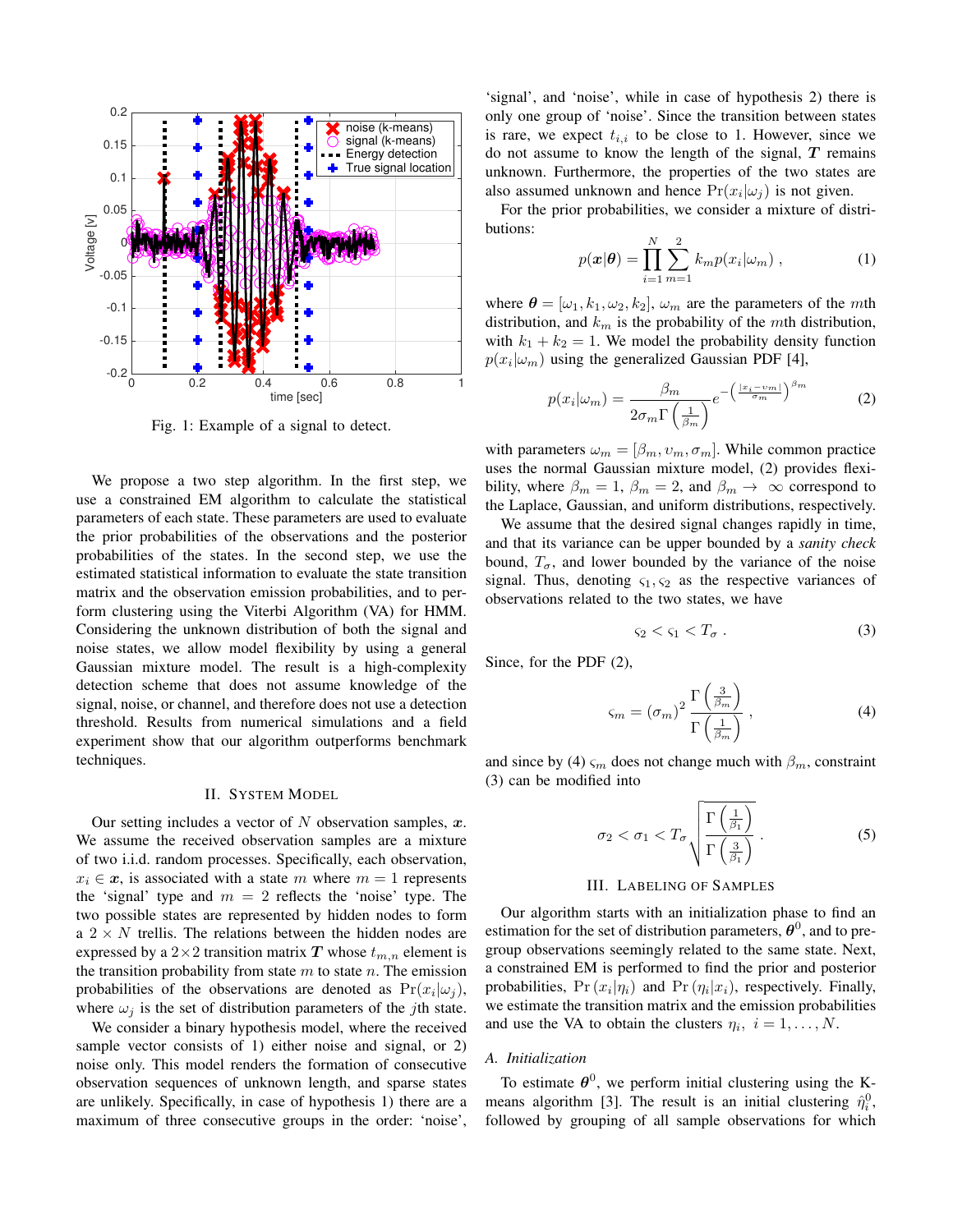$\hat{\eta}_i^0 = m$ ,  $m = 1, 2$  into vectors  $x_m$ . Then, we statistically Then,  $\omega_m^{q+1}$  is found by solving find the parameters  $\omega_m^0$  of distribution (2) by solving

$$
k_m^0 = \frac{|\boldsymbol{x}_m|}{|\boldsymbol{x}|} \tag{6a}
$$

$$
v_m^0 = E\left[\mathbf{x}_m\right] \tag{6b}
$$

$$
\varsigma_m^0 = \text{Var}\left[\boldsymbol{x}_m\right] \tag{6c}
$$

$$
\kappa^0 = \mathrm{K} \left[ \boldsymbol{x}_m \right] \,, \tag{6d}
$$

where |x| is the size of vector x,  $\zeta_m = \frac{\sigma_m^2 \Gamma(\frac{3}{pm})}{\Gamma(\frac{1}{2})}$  $\frac{m^2(\beta_m)}{\Gamma(\frac{1}{\beta_m})}$ , and  $K[\mathbf{x}_m]$  is the Kurtosis of  $\mathbf{x}_m$  which for distribution (2) is  $\kappa^0 = \frac{\Gamma(\frac{5}{\beta_m}) \Gamma(\frac{1}{\beta_m})}{\Gamma(\frac{3}{2})^2}$  $\frac{\beta_m T^2(\frac{3}{\beta_m})^2}{\Gamma(\frac{3}{\beta_m})^2} - 3.$ 

## *B. The Constrained EM*

The constrained EM algorithm is performed iteratively. In the  $(q + 1)$ th iteration, the expectation of the log-likelihood function is maximized to find the set of parameters  $\theta^{q+1}$ . This maximization is performed under constraints (5). The procedure is then repeated for a pre-determined number Q of iterations (or until convergence is reached), and the convergence to a local maximum is proven [3]. Let  $\lambda$  be the clustering solution vector of the observations in  $x$ . Given the previous estimate  $\theta^q$ , the expectation of the log-likelihood function with respect to the conditional distribution of  $\lambda$  is

$$
L(\theta^{q+1}|\theta^q) = E\left[\ln\left(\Pr(x,\lambda|\theta^{q+1})\right)|x,\theta^q\right]
$$
  
\n
$$
= \sum_{m=1}^2 \left[\sum_{i=1}^N \Pr(\lambda_i = m|x_i, \theta^q) \ln p(x_i|\omega_m^{q+1}) + \sum_{i=1}^N \Pr(\lambda_i = m|x_i, \theta^q) \ln k_m^{q+1}\right], \qquad (7)
$$

where  $\ln x$  is the natural logarithmic function. Since the observations are assumed independent,

$$
\Pr(\lambda_i = m | x_i, \theta^q) = \frac{k_m^q p(x_i | \omega_m^q)}{p(x_i | \theta^q)} = \frac{k_m^q p(x_i | \omega_m^q)}{\sum_{j=1}^2 k_j^q p(x_i | \omega_j^q)}.
$$
(8)

Observing (7), we estimate  $\omega_m^{q+1}$  by maximizing the first term of (7) and  $k_m^{q+1}$  by maximizing the second term. For the latter,

$$
k_m^{q+1} = \frac{1}{N} \sum_{i=1}^N \Pr(\lambda_i = m | x_i, \theta^q), \quad m = 1, 2. \tag{9}
$$

For the PDF (2), let us denote the first term of (7) as

$$
f(v_m^{q+1}, \sigma_m^{q+1}, \beta_m^{q+1}) = \sum_{i=1}^N \Pr(\lambda_i = m | x_i, \theta^q)
$$

$$
\cdot \left[ \ln \beta_m^{q+1} - \ln(2\sigma_m^{q+1}) - \ln \Gamma(\frac{1}{\beta_m^{q+1}}) - \left( \frac{|x_i - v_m^{q+1}|}{\sigma_m^{q+1}} \right)^{\beta_m^{q+1}} \right].
$$
(10)

$$
\omega_1^{q+1}, \omega_2^{q+1} = \underset{\omega_1, \omega_2}{\text{argmin}} - \sum_{m=1}^2 f(v_m, \sigma_m, \beta_m) \tag{11a}
$$

$$
s.t. : \sigma_2 - \sigma_1 \leq 0 \tag{11b}
$$

$$
\sigma_1 - T_{\sigma} \sqrt{\frac{\Gamma\left(\frac{1}{\beta_1}\right)}{\Gamma\left(\frac{3}{\beta_1}\right)}} \le 0.
$$
 (11c)

We observe that problem (11) is non-convex. To solve it, we use the alternating optimization approach (cf. [5]), where a multivariate maximization problem is iteratively solved through alternating restricted maximization over individual subsets of the variables.

## *C. Clustering*

After Q EM iterations, the estimated parameters  $\omega_m$  are used to estimate the posterior  $Pr(\lambda_i = m | x_i, \theta^Q)$  using (8) and the prior  $p(x_i | \lambda_i = m, \theta^Q)$  using (2). The latter is used directly to find the emission probabilities. For the transition matrix,  $T$ , we find element  $t_{m,n}$  by

$$
t_{m,n} = \frac{\Pr(\lambda_{i+1} = m, \lambda_i = n)}{\Pr(\lambda_i = n)}, \quad m = 1, 2, n = 1, 2. (12)
$$

While the denominator of (12) can be found by

$$
Pr(\lambda_i) = \frac{Pr(\lambda_i | x_i) Pr(x_i)}{Pr(x_i | \lambda_i)},
$$
\n(13)

and

$$
Pr(x_i) = \sum_{m=1}^{2} k_m^Q p(x_i | \omega_m) , \qquad (14)
$$

the numerator of (12) cannot be found analytically. Instead, we find it statistically by setting

$$
\lambda_i = \underset{m}{\text{argmax}} \left[ \Pr \left( x_i = m | x_i, \theta^Q \right) \right] \,, \tag{15}
$$

and counting the percentage of times  $\lambda_i = n$  and  $\lambda_{i+1} = m$ . Once the transition matrix and the emission probabilities are calculated, we use the VA to match observation  $x_i$  with state m and to obtain clusters  $\eta_i$ ,  $i = 1, \dots, N$ .

## IV. PERFORMANCE ANALYSIS

In this section, we compare the performance of our algorithm for detection and signal characterization (*EM-VA*) with the energy detector (*ED*), the basic unconstrained EM clustering for the Gaussian-mixture model (*EM*), the Baum-Welch algorithm for normal Gaussian-mixture HMM (*Baum-Welch*), and the Baum-Welch algorithm where the EM procedure of the Baum-Welch method is replaced by the simple K-means clustering (*K-means*). For the ED method [1], we use a time window of 10 samples and set the detection threshold according to a target false alarm rate of  $10^{-4}$ . As an upper bound for the variance of the signal we use  $T_{\sigma} = 1$ .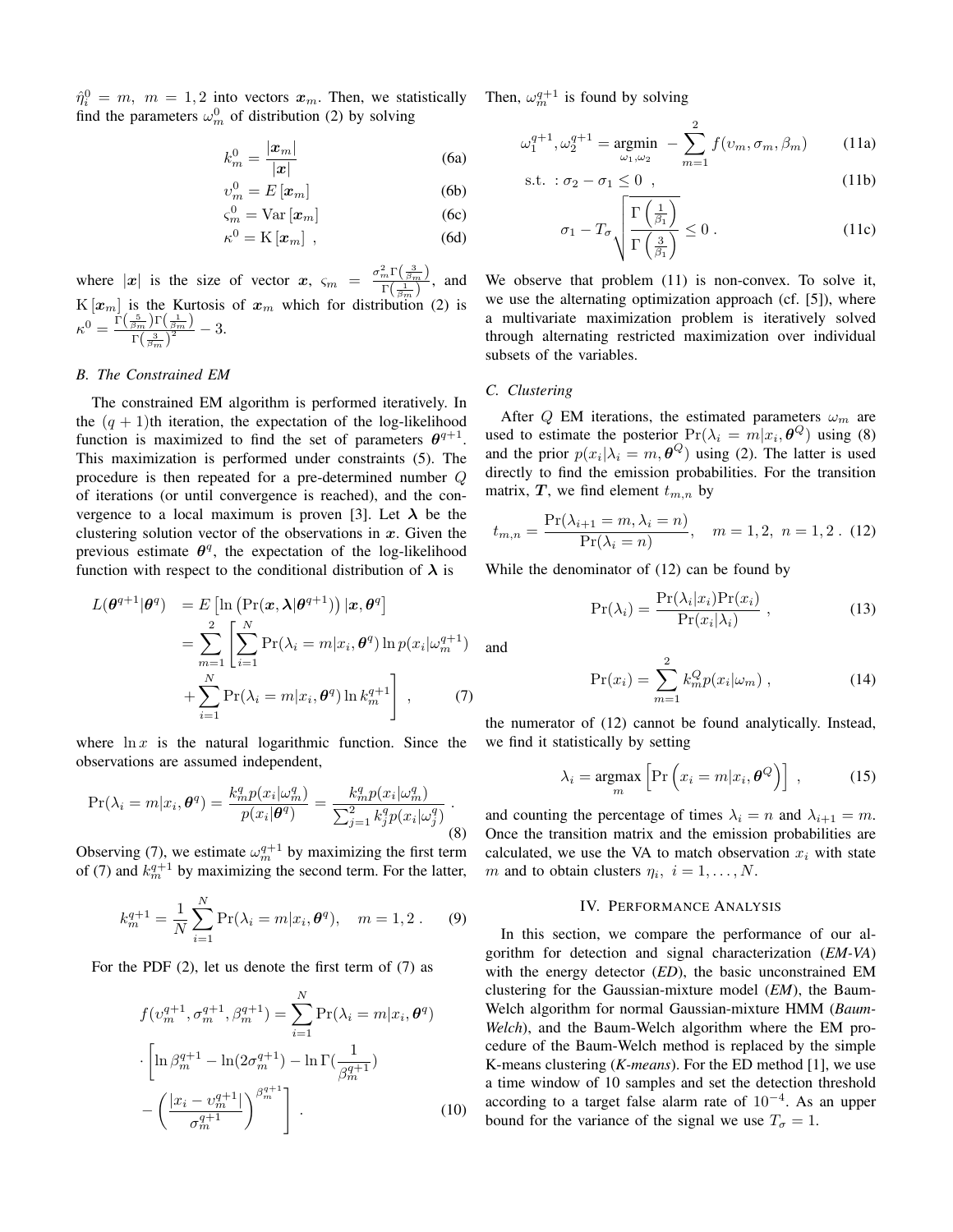

Fig. 2: Empirical C-CDFs of the clustering error for noise-only reception (false alarm) for various detection methods.

## *A. Simulation*

Our simulations include sequences of 500 samples of either ambient noise or ambient noise plus signal. In each simulation, the noise is generated as a zero mean general Gaussian random process with parameter  $\beta$  uniformly generated between 1 and 6, and  $\sigma$  is set by the desired SNR. In addition, we include noise transients randomly placed at a rate of  $1\%$  across the set of observations. These transients are generated noise samples whose variance is  $10\varsigma_2$  (see (4)). For the desired signal, we use a normalized cosine signal passed through a Gaussian window. The length of the signal is chosen uniformly between 10 and 100 samples. The signal is transferred through a tapdelay-line channel impulse response. The number of taps is chosen uniformly between 5 and 50, the tap delay is set uniformly between 10 and 100 samples, and the tap complex amplitude is modeled as a Rayleigh process with variance 0.1. The location of the signal within the observed sequence is randomized uniformly between samples 50 and 400. The SNR is calculated as the power ratio between the sequence of signal-related observations and the ambient noise.

In Figure 2 we show the empirical complementarycumulative distribution function (C-CDF) of the rate of samples falsely labeled as 'signal' when the received buffer includes only noise (false-alarm). We observe that both the Baum-Welch method, designed mainly for clustering, and the ED produce many false detections. However, the false alarm performance of the EM algorithm is far better. This is because while also in the EM method noise transients are clustered as signal samples, these errors do not propagate to further erroneous decisions as in the cases of the Baum-Welch method and of the energy detector. The dependency of these three benchmark methods in the correct evaluation of the noise and signal distributions is reflected by the results of K-means, which are better than the former. This is because K-means does not assume a given signal or noise distribution function. Yet, the performance gain of our EM-VA method is clearly observed where in most cases no single false alarm is detected.



Fig. 3: Empirical C-CDFs of the clustering error for signal+noise reception (detection) for various detection methods.



Fig. 4: (Simulation) Empirical C-CDFs of the ToA error. SNR=8.8 dB,  $F_s = 1$  kHz.

A similar gain is shown in Figure 3, where we compare the rate of falsely labeled samples when the received buffer contains both noise and signal with an SNR of 8.8 dB.

Figure 4 shows the C-CDF of the error in estimating the ToA. To allow meaningful results, we use a sampling frequency of  $F_s = 1$  kHz. For the benchmark clustering methods and for the ED, we observe significant errors in estimating the ToA. This is because, in terms of ToA estimation, even a single clustering error that occurs well before the true ToA due to, e.g., a noise transient, will yield significant error in estimating the ToA. Yet, also in terms of ToA estimation, clearly our EM-VA scheme achieves the best results, with an average error of roughly 15 ms.

## *B. Sea Experiment*

To verify our assumptions and to test the effectiveness of our scheme, we measured its detection performance for 20 min of raw acoustic signals received during a sea experiment, which was conducted off the shores of San Diego. The experiment included a node drifting at depth 10 m and five anchored